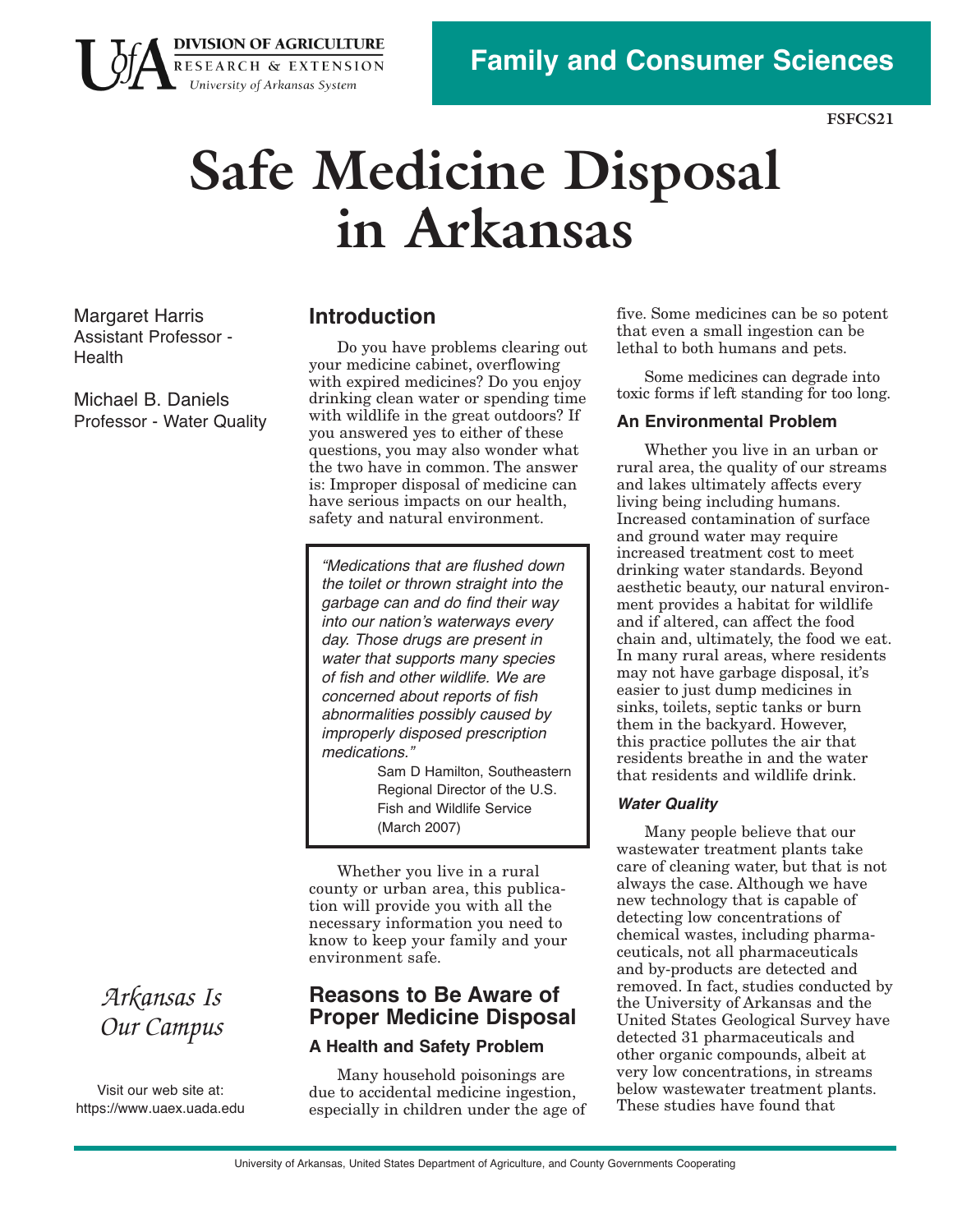antibiotics can be retained in streams at considerable distances from the wastewater treatment plants and could harm wildlife that live in the streams or nearby and affect humans who have contact with the water.

The medicines found in the waters that affect our environment come primarily from patient use. Sometimes we just flush medications down the drain or toilet. However, another way that medications get into our water is from our own bodies. We do not always metabolize all of the medications we take, and small amounts of medications can pass through our bodies and also make their way through the municipal wastewater treatment system.

In other situations, if we just throw our medications away, we may be exposing our personal information, as well as access to drugs, to people who practice "dumpster diving" (or those people digging through garbage). Sometimes garbage may overturn, and if the medication is loose, this is another way for it to get absorbed into our environment or harm wildlife searching for food.

#### **Septic Tanks**

Septic tanks have living organisms (bacteria) that digest the waste. If they are feeding on medications, then the health of the organisms will be affected, the contents of the septic tank will not be digested properly and eventually your septic tank will not work effectively.

Septic tanks can become corroded, and this will cause them to leak their contents out into the environment.

Septic tanks need to be cleaned out occasionally. The cleaning system waste eventually gets processed the same way all waste does: through the wastewater treatment system (which has not shown to be able to prevent all medications from getting into our waters and environment).

#### **Burning Trash**

Some people question whether an alternative to throwing away medications in the trash is burning it. Many areas do not allow legal burning of trash. Although by law, all areas should have access to garbage disposal, some people do not purchase it. Burning medications is not recommended for the following reasons:

- Burning trash produces many toxic chemicals such as dioxins, lead, carbon monoxide, mercury and other volatile compounds. The ash from burning trash is hazardous to human health. This ash can also seep from the surface into water, groundwater and food grown in ash-contaminated soil.
- Burning trash, which includes medications, emits much more pollution than if the same amount of trash was burned in an industrial incinerator. Current research indicates that backyard burning is far more harmful to our health than previously thought. It can increase the risk of heart disease,

aggravate respiratory ailments such as asthma and emphysema and cause rashes, nausea or headaches. Backyard burning also produces harmful quantities of dioxins, a group of highly toxic chemicals that settle on crops and in our waterways where they eventually wind up in our food and affect our health. In fact, burning trash is one of the largest known sources of dioxins in the country.

- Usually when people burn meds, they don't throw the pills out. They burn the plastic along with the pills. This leaches dangerous chemicals, like dioxins, into the air.
- Burning about 10 pounds a day of trash in a household burn barrel may produce as much air pollution as a modern, well-controlled incinerator burning 400,000 pounds a day of trash!

## **Disposing of Medicines Properly**

use a take-back program. The best way to dispose of medicine properly is to

manner by a waste disposal company. A take-back program is a site where residents can legally discard all of the medicines which they no longer need, or which are expired, to one site. The medicines are disposed in an environmentally-friendly

Take-back programs are coordinated by the law enforcement officials in communities. Some communities have permanent sites where residents can drop off their medicines in a locked drop box. Other areas have take-back events on a regular basis. Contact the following for more information about take-back in your area:

- Local law enforcement agency
- Arkansas DEA Take-Back: http://www.artakeback.org
- The National Drug Enforcement Administration: http://www.deadiversion.usdoj.gov/drug\_disposal /takeback/index.html

 calling your local law enforcement agency. For example, law enforcement officials in Arkansas participated in the national DEA take-back program in 2011 where they collected over 3.5 tons of medicines including approximately 10.3 million pills from 143 locations around the state. If there is no registered site in your area, as a resident, you can request one by

#### **What You Can Dispose**

The following medicines can be disposed at take-backs:

- Prescription medicines
- Over-the-Counter medicines
- Dietary Supplements
- Pet medicines
- Needles (not all locations)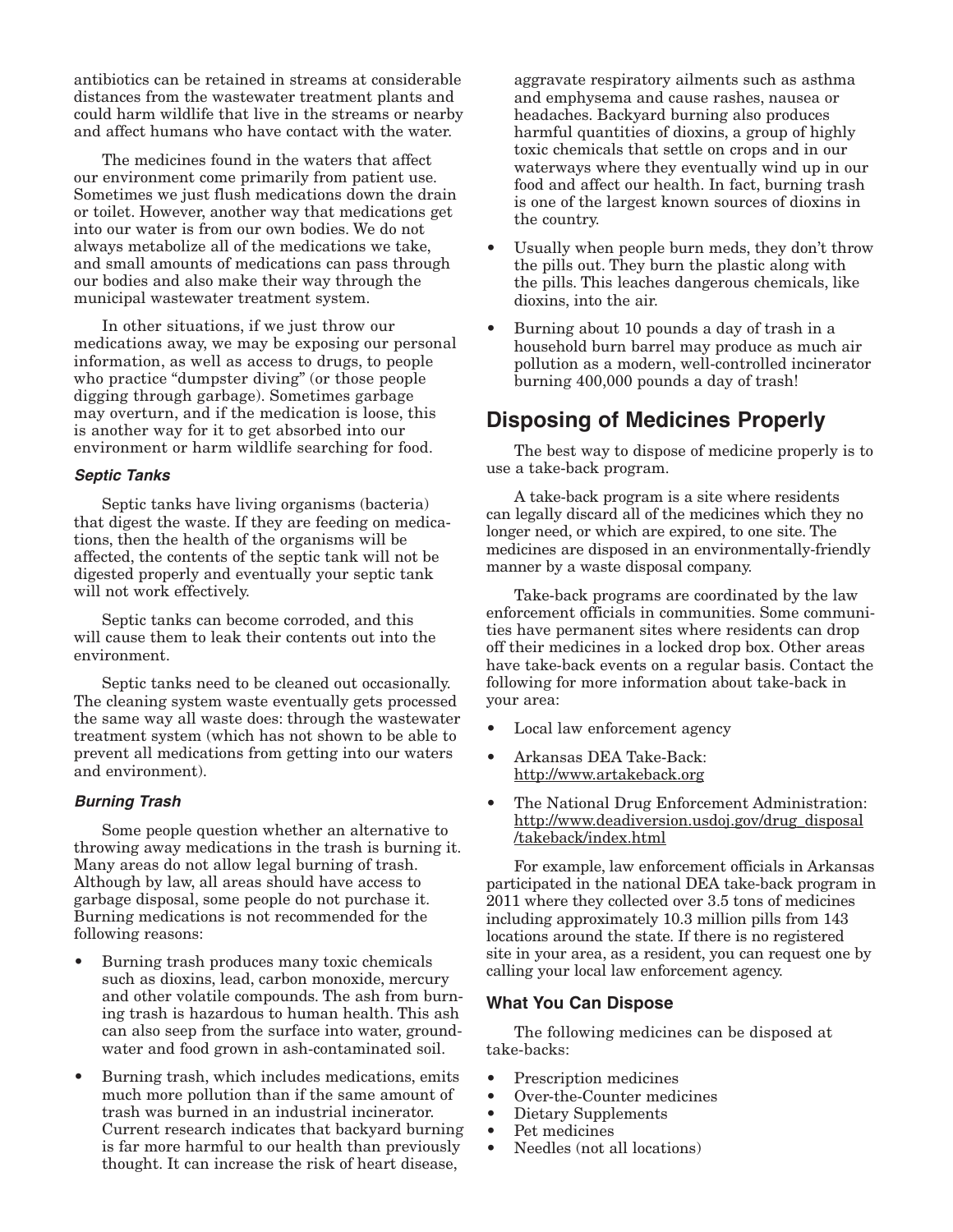## **Needle Disposal**

Needles cannot be accepted at permanent drop box take-backs. However, some take-back events will accept needles, but you will need to call the law enforcement in your area to check. It is important to know methods for proper disposal of needles because they are dangerous. Needles can harm other people and spread germs and disease. Always treat needles as disease-carriers.

Needles should never be placed loosely in the trash, flushed down toilets or placed in recycling. In the event that your county does not have a take-back for needles, there are many options for disposing of them:

- Call your local disposal service to see whether they offer a "special waste" pickup service. Sometimes you may need to call to have a special pickup; others have a regular pickup schedule.
- Some medical waste facilities, hospitals and doctors' offices have collection programs. Ask your health care provider if they are aware of any in your area.
- The North American Syringe Exchange Program lets you trade your used needles for new ones. Currently, there are none in Arkansas, but a concerned citizen might contact this network for more information by visiting the web site www.nasen.org or calling them at (253)272-4857.
- There is a national mail-back service where a company will mail you a container in which to place your needles and a package in which to mail it back. This is a pay service, and the price depends on the size of the package. For more information, contact the Coalition for Safe Needle Disposal, 1-800-643-1643, or visit their web site http://www.safeneedledisposal.org. You will find information on proper needle management and a list of companies that provide this service.
- You can buy approved needle destruction devices that will destroy the needles for you. There are many kinds of devices. They can destroy needles by burning, bending or cutting the needle off. Once destroyed, the needle can then be safely disposed in the garbage. There are also devices that will melt the needles at very high heat and reduce them to BB-sized balls. Once the needle is incinerated, the remaining syringe can be safely discarded in the garbage (but never the recycling bin).

### **Disposing of Needles at Home**

A legal but less safe option is to dispose of needles at home. Here are the steps:

• Find a puncture-resistant bottle, such as a used detergent or fabric softener bottle.

- Label container "Do not recycle."
- Place needles with sharps points in first.
- Once the container is two-thirds full, fill the container with 1 part bleach to 10 parts water, covering all the needles. Let sit for at least 10 minutes.
- After soaking, drain the excess liquid into your toilet or down the sink.
- Close the bottle by screwing the cap on. You can secure it even better by taping the top.
- You can then place the secured jar in your garbage or check with your local waste management company whether they accept medical waste separately.

Although by state this is allowable, you still need to check with a local authority to ensure this is an acceptable practice in your county. For more information, contact the Arkansas Department of Health Medical Waste Program Manager.

## **Help! There Is No Take-Back in My Area!**

Some areas do not host take-back programs. If you live in one of those areas, you can call your local Arkansas law enforcement to see if you can bring your medicines to them.

In Arkansas, law enforcement is often the only entity authorized to accept medicines. Most pharmacies are not able to accept take-back medications. Nursing homes, charitable institutions and other entities are not legally able to accept medicines.

If your local law enforcement will not take your medicine, follow these steps to dispose of your medicines safely in your home:

- 1. Take all medicines (this does not include needles) and dump them into a plastic zip-top bag (include unneeded pet medicines too).
- 2. Add a little bit of water to the bag and swirl the medicines until they start to dissolve.
- 3. Add an undesirable substance to the medicine. An undesirable substance can include anything from used coffee grounds to cat litter to sawdust.
- 4. Seal the bag and drop it in your trash.
- 5. Make sure you strip the pill bottle of your personal identifying information.

Never flush medicines down the toilet, down your sink drain or in your septic tank. Although the FDA recommends some particularly dangerous medicines to be flushed, the Arkansas Drug Enforcement Administration recommends that medicine be disposed in the manner described above in case you do not have access to a community take-back program.